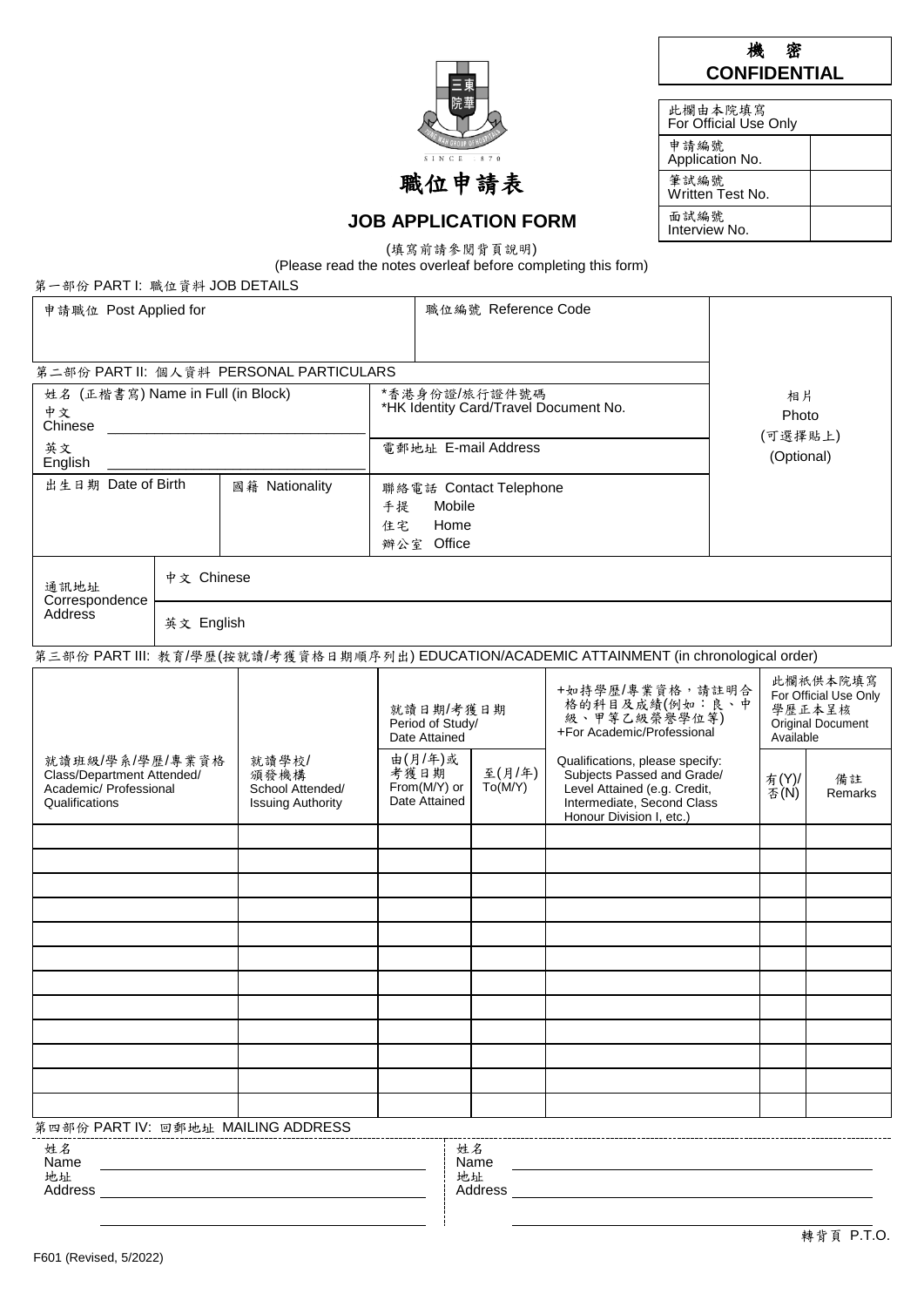#### 第五部份 PART V: 工作經驗 WORKING EXPERIENCE

#### 請按任職日期順序列出截至目前為止的就業詳情 (包括兼職在內) FULL EMPLOYMENT RECORD (INCLUDING PART-TIME JOB) TO DATE (in chronological order)

| 機構名稱<br>Name of Firm | @全職   @兼職/臨時<br>  @Full   @Part Time/<br>Time <b>T</b> emporary | 最後擔任職位<br>Last Position | 薪金<br>Salary | 由(日/月/年)<br>From (D/M/Y) | 至(日/月/年)<br>To (D/M/Y) |
|----------------------|-----------------------------------------------------------------|-------------------------|--------------|--------------------------|------------------------|
|                      |                                                                 |                         |              |                          |                        |
|                      |                                                                 |                         |              |                          |                        |
|                      |                                                                 |                         |              |                          |                        |
|                      |                                                                 |                         |              |                          |                        |
|                      |                                                                 |                         |              |                          |                        |
|                      |                                                                 |                         |              |                          |                        |
|                      |                                                                 |                         |              |                          |                        |
|                      |                                                                 |                         |              |                          |                        |

第六部份 PART VI: 諮詢人及曾向東華三院申請的職位 REFEREES AND PREVIOUS APPLIED POST(S) IN TUNG WAH GROUP OF HOSPITALS 諮詢人 (請提供能就你的工作能力及品格給予意見的兩位非近親人士的資料及聯絡方法,其中一位須為你最近的僱主。東華三院/東華三院 牙科服務有限公司在決定聘用你前,可能會諮詢他/她們。)

REFEREES (Please supply information and contact of two persons who can comment on your capabilities and conduct. They must not be your next of kin and one of whom should be your most recent employer. Before the Tung Wah Group of Hospitals/TWGHs Dental Services Limited decides to offer you a post, we may contact them and seek their references.)

| 姓名<br>Name | 職業<br>Occupation | 關係<br>Relationship | 雷話<br>Telephone No. | 電郵地址<br>E-mail Address | 機構名稱及地址<br>of.<br>Address<br>and<br>Name<br>Organization |
|------------|------------------|--------------------|---------------------|------------------------|----------------------------------------------------------|
|            |                  |                    |                     |                        |                                                          |
|            |                  |                    |                     |                        |                                                          |

本人曾向東華三院/東華三院牙科服務有限公司申請下列職位: I have previously applied for the following post(s) in the Tung Wah Group of Hospitals/TWGHs Dental Services Limited:

| 職位 Post | 日期 Date | 結果 Results                                                                                      |
|---------|---------|-------------------------------------------------------------------------------------------------|
|         |         | *取錄/落選/備取/不獲約見/其他請註明:<br>*Offered/Rejected/Waiting list/Not interviewed/Others, please specify: |
|         |         | *取錄/落選/備取/不獲約見/其他請註明:<br>*Offered/Rejected/Waiting list/Not interviewed/Others, please specify: |

### 第七部份 PART VII: 聲明 DECLARATION

| $\sim$ 1. | 茲特聲明︰本人囗從未 / 囗曾鏗因任何刑事案件(包括性罪行)被法庭定罪。本人已閲畢東華三院/東華三院牙科服務有限公司人事紀錄通知書<br>(附件),並明瞭收集本人的個人資料的目的及其用途。本人亦明白倘若故意提供虛假資料或隱瞞事實(包括身體健康狀況),即使獲東華三院/<br>東華三院牙科服務有限公司錄用,亦有可能遭即時解僱。(註:曾犯刑事案者,未必不獲錄用。)<br>I hereby declare that I <b>□have</b> / □ <b>have not</b> been convicted of any criminal offence (including sexual offence) in a court of law. I have read<br>through the Personnel Records Notice issued by the Tung Wah Group of Hospitals/TWGHs Dental Services Limited (attached). I fully<br>understand the purpose(s) for collecting my personal data and their use. I also understand that if I wilfully give any false information or withhold<br>any material information (including my health condition), I shall render myself liable to dismissal despite that I am appointed to the service of<br>Tung Wah Group of Hospitals/TWGHs Dental Services Limited. (Note: A criminal conviction is not necessarily a barrier to employment.) |
|-----------|--------------------------------------------------------------------------------------------------------------------------------------------------------------------------------------------------------------------------------------------------------------------------------------------------------------------------------------------------------------------------------------------------------------------------------------------------------------------------------------------------------------------------------------------------------------------------------------------------------------------------------------------------------------------------------------------------------------------------------------------------------------------------------------------------------------------------------------------------------------------------------------------------------------------------------------------|
| 2.        | 本人囗没有1 囗已持有有效的新冠疫苗接種證明文件(已接種疫苗劑數:______)/ 囗已持有新冠疫苗接種醫學豁免證明書,<br>有效期直至 ___________________(日/月/年)/口其他(請註明): ___________________________(註 1)<br>$\Box$ have not / $\Box$ have obtained valid COVID-19 vaccination records (No. of doses received: ______)/ $\Box$ have obtained a<br>COVID-19 Vaccination Medical Exemption Certificate valid up to (D/M/Y) COthers (Please specify) :<br>(Note 1)                                                                                                                                                                                                                                                                                                                                                                                                                                                                                                                                          |
| 3.        | 本人授權東華三院/東華三院牙科服務有限公司就上述目的將本人提供的資料披露予通知書上所列的有關人士及機構,並同意東華三院/東華三院<br>牙科服務有限公司或其代表在考慮本人的職位申請時,可向上述諮詢人查詢本人的工作及品格紀錄,而本人亦授權上述諮詢人向東華三院/<br>東華三院牙科服務有限公司披露有關資料。<br>authorize Tung Wah Group of Hospitals/TWGHs Dental Services Limited to disclose relevant data that I have provided to the person(s) and<br>organization(s) as stated for the above purpose(s) in the Notice, and I hereby give my consent to Tung Wah Group of Hospitals/<br>TWGHs Dental Services Limited or its delegate to obtain and the referee(s) listed above to release information regarding my employment and<br>conduct for the consideration of my job application.                                                                                                                                                                                                                                                                                                |
| 日期        | 簽署                                                                                                                                                                                                                                                                                                                                                                                                                                                                                                                                                                                                                                                                                                                                                                                                                                                                                                                                         |

Date Signature

#### 第八部份 PART VIII: 說明 NOTES

| 申請人如須進入或於疫苗通行證的指明/其他適用處所執行職務,須證明其於受聘期間的任何時間符合《預防及控制疾病(疫苗通行證)規例》                                                                                        |
|--------------------------------------------------------------------------------------------------------------------------------------------------------|
| (第 599L 章 ) 下疫苗通行證及醫院管理局/教育局/社會福利署/其他機構按規例實施的接種要求。                                                                                                     |
| The job applicant who is required to enter or work in specified/other applicable premises under the Vaccine Pass, should provide proof that he/she     |
| has fulfilled the Vaccine Pass requirements in accordance with the Prevention and Control of Disease (Vaccine Pass) Regulation (Cap. 599L) and         |
| as stipulated by the Hospital Authority/Education Bureau/Social Welfare Department/other authorities at any point of time during the course of         |
| employment.                                                                                                                                            |
| 各欄資料必須正確填報。如遇空位不足時,可另紙書寫。                                                                                                                              |
| Please ensure that all information contained in this application form is accurate. If there is insufficient space, you may send in your particulars on |
| a separate sheet of paper.                                                                                                                             |
| 如所填資料含糊不清,未能顯示你具有該職位所規定最低限度的學歷、訓練或經驗,申請書將不獲接納。                                                                                                         |

- 
- 3. 如所填資料含糊不清,未能顯示你具有該職位所規定最低限度的學歷、訓練或經驗,申請書將不獲接納。<br>Your application will be rejected if you fail to indicate that you have the minimum qualifications, training o<br>4. 填充的申請書請者可看港上環普仁街十二號東華三院黃鳳網紀念大樓四樓人力資源科主管收。一切證書現時毋須檢附。<br>The
- application.<br>\*請刪去不过
- 
- 5. "請刪去不適用者。\*Please delete as appropriate.<br>6. @/□請在適當的方格內加上'√'號。@/□Please '√' the appropriate box.<br>7. +有關速記及打字技巧,請註明考獲速度;而持有文憑/學位的申請人,請註明主修及副修科目。

+For shorthand and typing skills, please indicate the highest speed attained; and for holders of diploma/degree, please indicate major and minor subjects taken.